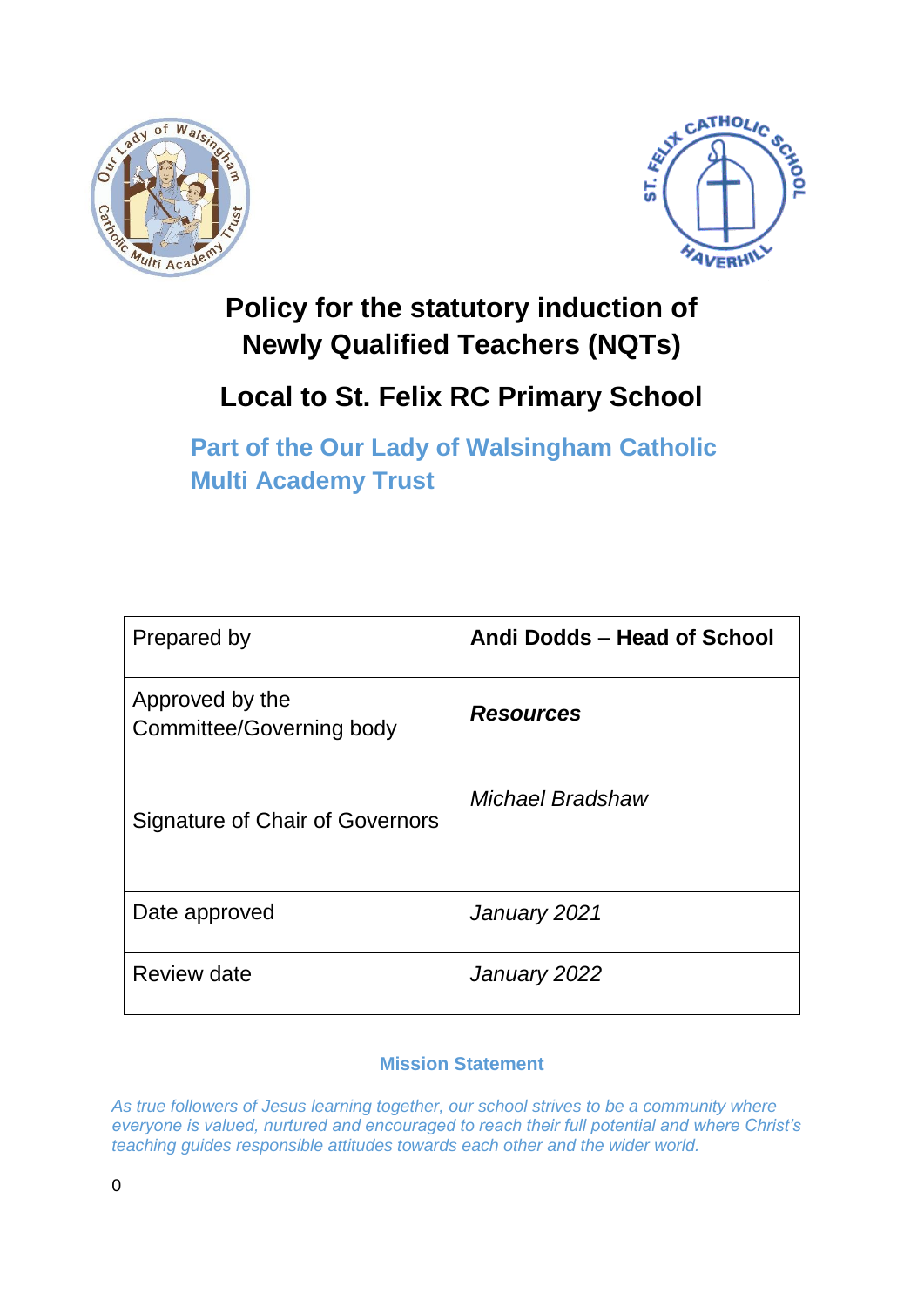### **Contents:**

**[Statement of intent](#page-2-0)** 

- 1. [Legal framework](#page-3-0)
- 2. [Roles and responsibilities](#page-3-1)
- 3. **Statutory induction**
- 4. [Suitable posts](#page-6-1)
- 5. [Monitoring, support and assessment](#page-7-0)
- 6. [Completing the induction period](#page-8-0)
- 7. [Record keeping](#page-9-0)
- 8. [Confidentiality](#page-9-1)
- 9. [Special circumstances](#page-9-2)
- 10. [Unsatisfactory progress and appeals](#page-11-0)

#### **Appendix**

a) [Exemptions](#page-14-0)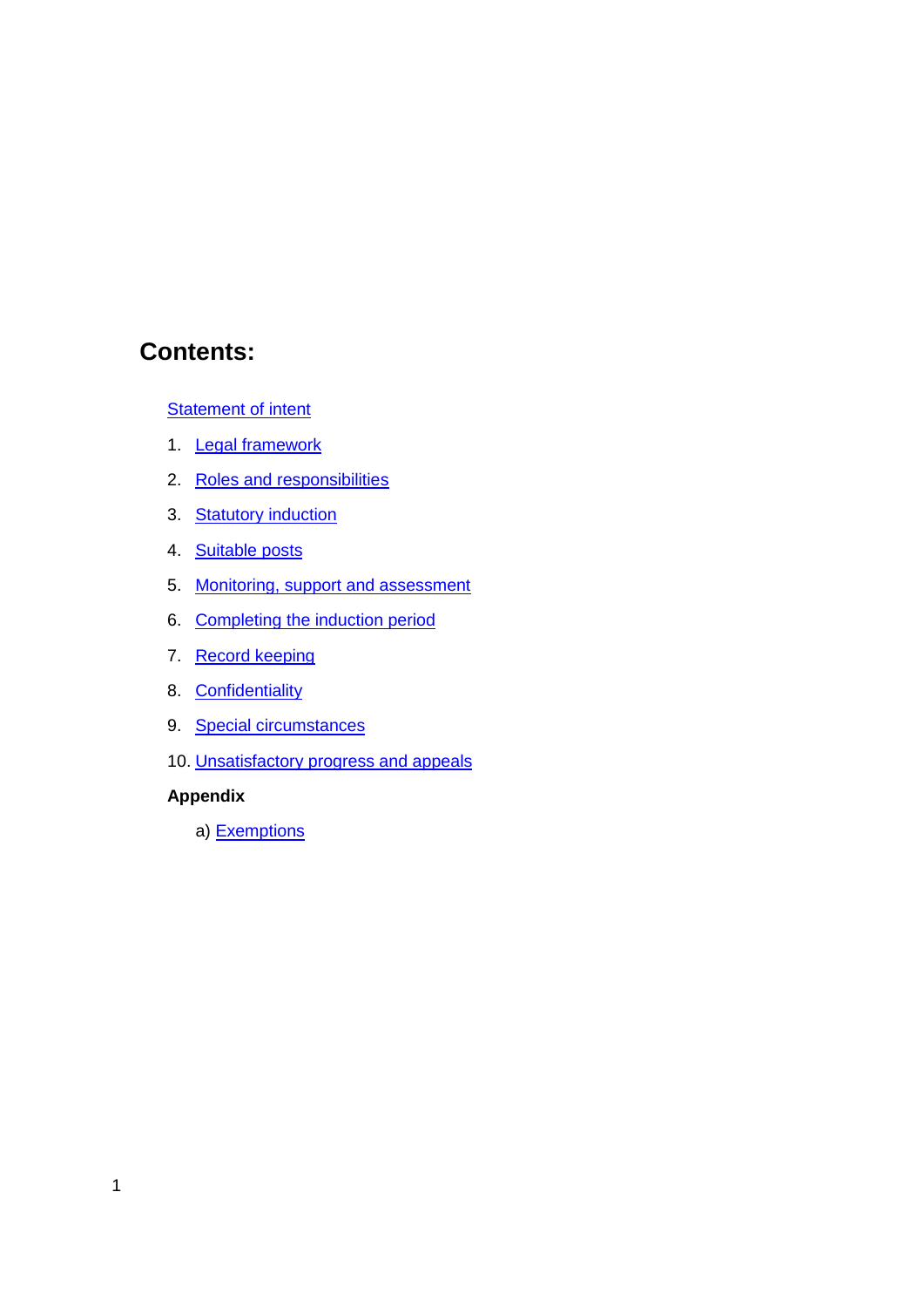#### <span id="page-2-0"></span>**Statement of intent**

At St Felix, we recognise that the successful appointment and induction of an NQT strongly contributes to both the development of the school and the NQT. NQTs bring new ideas and fresh approaches to teaching. In turn, the school endeavours to develop and nurture a promising career.

The induction period for an NQT will:

- Enable an NQT to build upon existing knowledge, skills and understanding.
- Assist an NQT in becoming a full member of the teaching profession and provide a foundation for CPD.
- Enable an NQT to meet identified goals and complete their induction year to the required standard.
- Be systematic, fair and rigorous in the assessment of an NQT's professional practice.
- Provide support to NQTs failing to make satisfactory progress.

This policy has been established to ensure the requirements listed above are met, all parties benefit from arrangements and that all staff members know their roles, responsibilities and expected practice.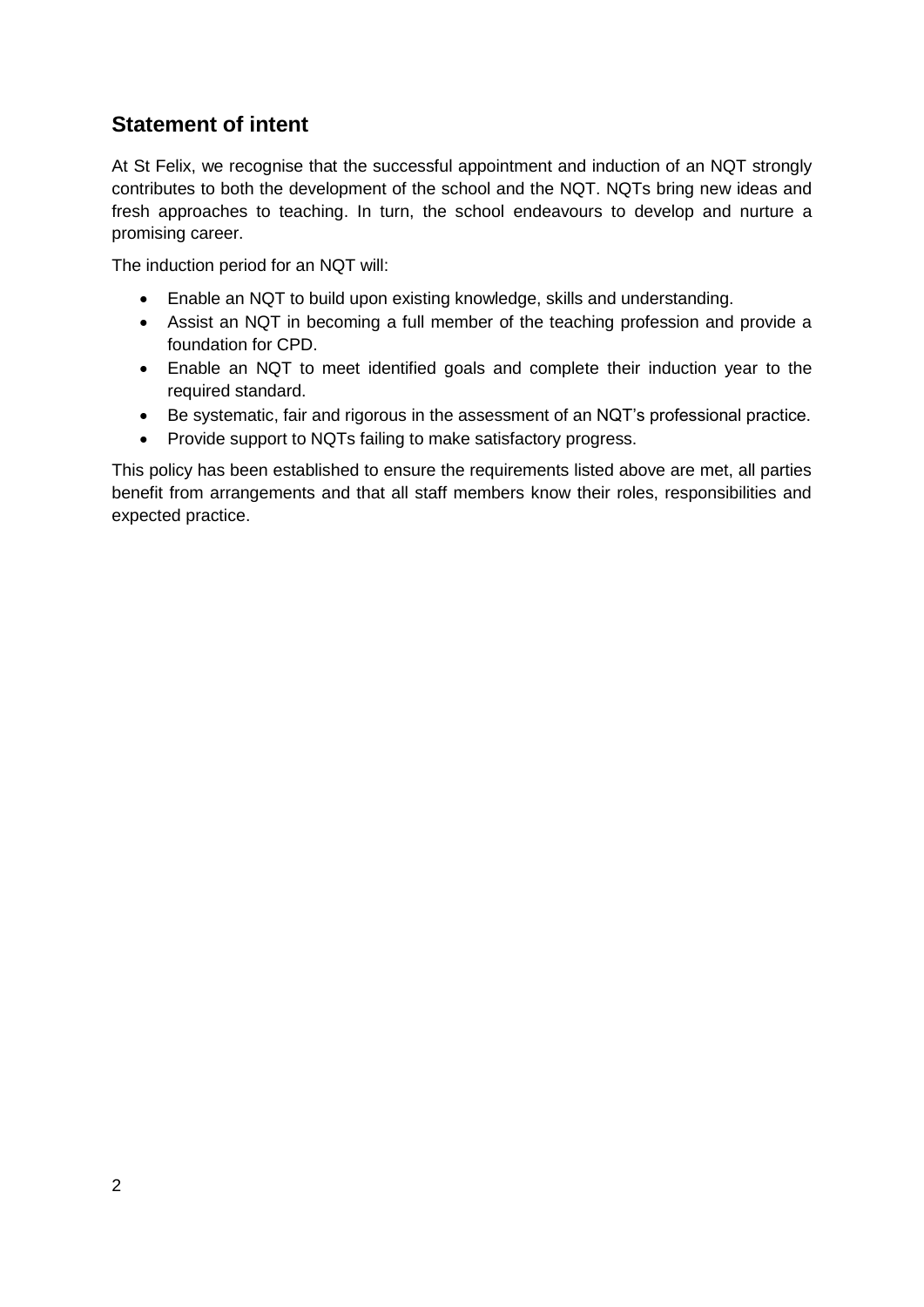#### <span id="page-3-0"></span>**1. Legal framework**

- This policy has due regard to legislation and DfE guidance, including, but not limited to, the following:
	- DfE (2018) 'Induction for newly qualified teachers (England)'
	- DfE (2011) Teachers' standards
	- Education Act 2002
	- Education (Induction Arrangements for School Teachers) (England) Regulations 2012
- 1.2. This policy makes reference to the following school policies:
	- Complaints Procedures Policy

#### <span id="page-3-1"></span>**2. Roles and responsibilities**

- $2.1.$ NQTs are responsible for:
	- Providing evidence that they have QTS and are eligible to start their inductions.
	- Meeting with their induction tutor to agree on priorities for their programme and review these at regular intervals.
	- Discussing and agreeing on their reduced timetable allowance with their induction tutor.
	- Participating in the agreed monitoring and development programmes.
	- Providing evidence of their progress against the required standards.
	- Raising any concerns that they have with their induction tutor.
	- Consulting the appropriate body if there are difficulties with resolving issues with the tutor/school.
	- Participating in the scheduled classroom observations, progress reviews and formal assessment meetings.
	- Agreeing on the start and end dates of the induction period, including any absences, with their induction tutor.
	- Retaining copies of all assessment forms.
- $2.2.$ The Head of School is responsible for:
	- Ensuring that the NQT is provided with the Safeguarding Policy, Behaviour Policy, Code of Conduct, and Keeping Children Safe in Education: Part one.
	- Ensuring the NQT knows the identity and role of the DSL and any deputies.
	- Ensuring that the NQT knows the school's response to children who go missing from education.
	- Ensuring that the NQT has been awarded QTS.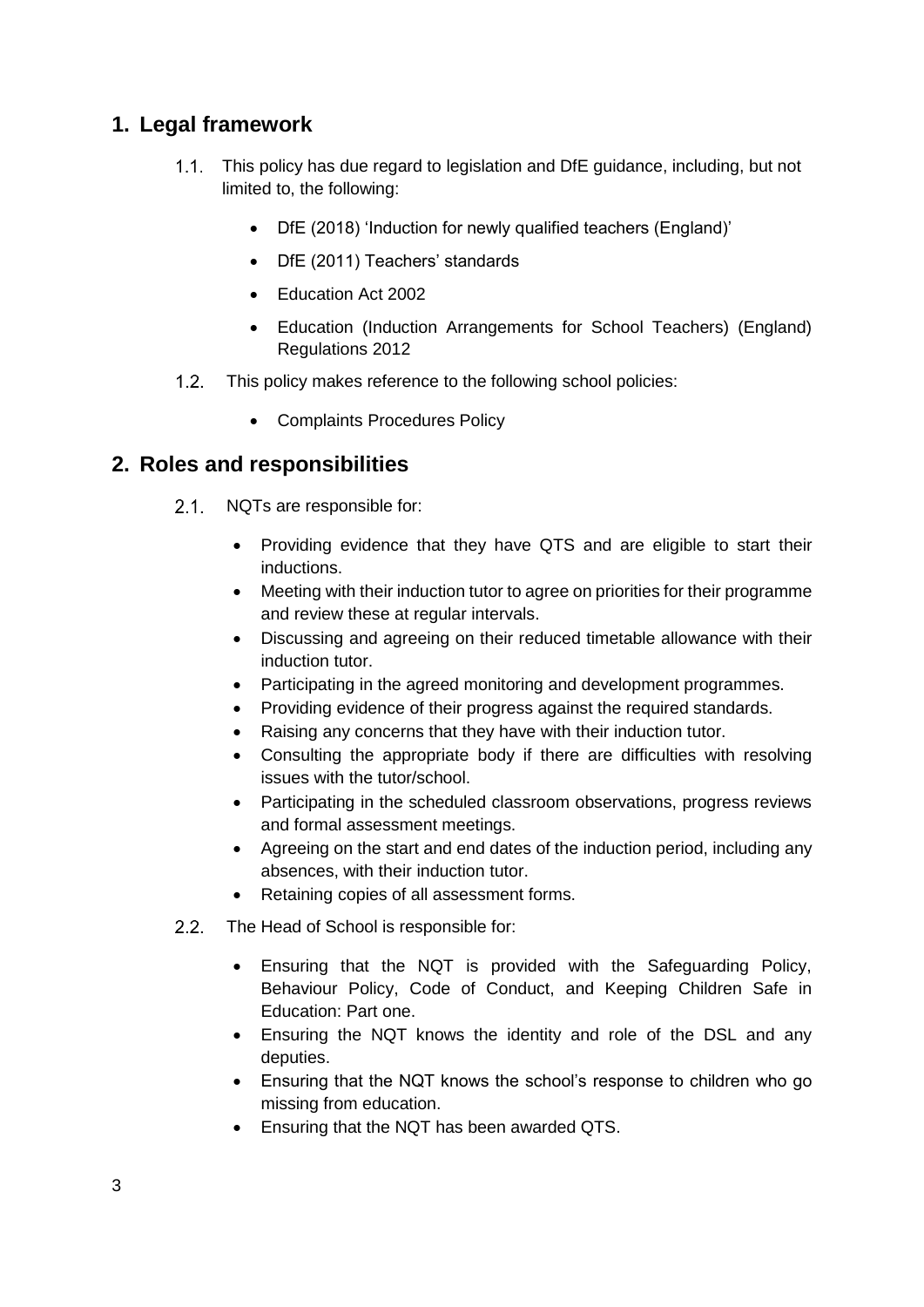- Clarifying whether the NQT needs to serve an induction period or is exempt from it.
- Ensuring that a teacher who does not satisfactorily complete an induction period is eligible to carry out short-term supply work.
- Agreeing with the NQT on which body will act as the appropriate body, in advance of the NQT starting the induction programme.
- Informing the appropriate body of when an NQT is taking up a post in which they will be undertaking induction.
- Meeting the requirements of a suitable post for induction.
- Making sure that the induction tutor has received suitable training and has the time to carry out the role effectively.
- Ensuring that a personalised induction programme is in place.
- Ensuring that the progress of the NQT is reviewed regularly via termly assessments, observations and feedback of their teaching.
- Making sure that completed reports are sent to the appropriate body for review.
- Retaining accurate records of employment that will count towards the induction period.
- Informing the governing board about the arrangements which have been put in place to support NQTs who are undergoing induction.
- Making a recommendation to the appropriate body on whether the NQT's performance is satisfactory or requires an extension.
- Participating in the appropriate body's quality assurance process.
- In addition, there may be circumstances when the following should be undertaken:
	- Obtaining interim assessments from the NQT's previous post
	- $-$  Alerting the appropriate body when an NQT may not be completing induction satisfactorily
	- Ensuring that an NQT who may not be performing against relevant standards is observed by a third-party
	- Notifying the appropriate body if an NQT is absent for a total of 30 days or more
	- Regularly informing the governing board about the school's induction procedures
	- Discussing with the appropriate body in exceptional cases where it may be appropriate to reduce the length of the NQT's induction period, e.g. where it is deemed the induction period has been satisfactorily completed
	- Providing interim assessment reports for staff moving in between formal assessment periods
	- $-$  Informing the appropriate body when an NQT serving induction leaves the school
- $2.3.$ Induction tutors are responsible for: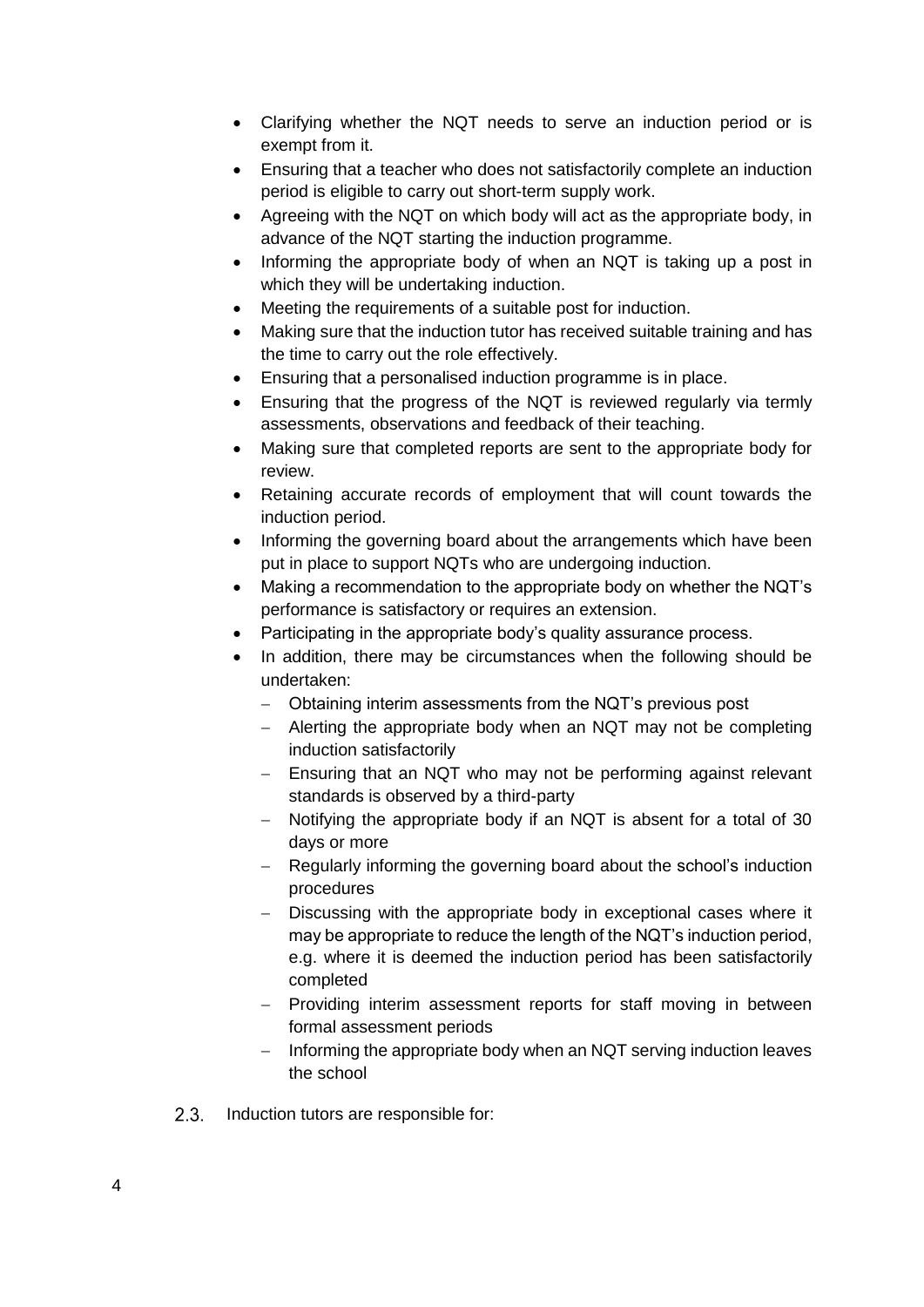- Coordinating, guiding and supporting the NQT's professional development.
- Reviewing NQTs' progress regularly during the induction period.
- Undertaking three formal assessment meetings over the induction period.
- Coordinating input from other staff if required.
- Informing the NQT of the judgements to be recorded in the formal assessment record and inviting the NQT to give their comments.
- Observing the teaching of the NQT and providing feedback.
- Letting NQTs know that they may raise concerns about their induction programme and personal progress both inside and outside the school.
- Taking appropriate action if an NQT is facing difficulties.
- $2.4.$ Appropriate bodies have a quality assurance role and are responsible for:
	- Ensuring the head of school and governing board are aware of their responsibilities and are capable of meeting these responsibilities regarding monitoring support and assessment. This includes making sure that each NQT receives a personalised induction programme, designated tutor support and a reduced timetable.
	- Ensuring procedures in place with regard to support, monitoring, assessment and guidance are fair and appropriate.
	- Consulting with the head of school on the nature and extent of the quality assurance procedures in the school.
	- Taking action to address areas that require further development/support, where an NQT is facing difficulties.
	- Training induction tutors to carry out their role effectively.
	- Contacting a school when the school's responsibilities are not fulfilled.
	- Ensuring that the head of school has confirmed that the award of QTS has been made.
	- Ensuring the school is providing a reduced timetable in addition to planning, preparation and assessment (PPA) time.
	- Ensuring NQTs are provided with a named contact within the appropriate body to raise concerns if they have any.
	- Ensuring records and assessment reports of NQTs are maintained.
	- Ensuring an agreement is reached with the head of school and the NQT to determine where a reduced induction period may be appropriate.
	- Ensuring a final decision is made on whether the NQT's performance is satisfactory against the relevant standard.
	- Ensuring they provide the Teaching Regulation Agency (TRA) with information about NQTs who have started, completed, require an extension, or left partway through an induction period.
	- Ensuring they respond to requests from schools and colleges for support and guidance with regard to the NQT's induction programmes.
	- Responding to requests for assistance and advice with training for induction tutors.
- $2.5.$ The governing board is responsible for: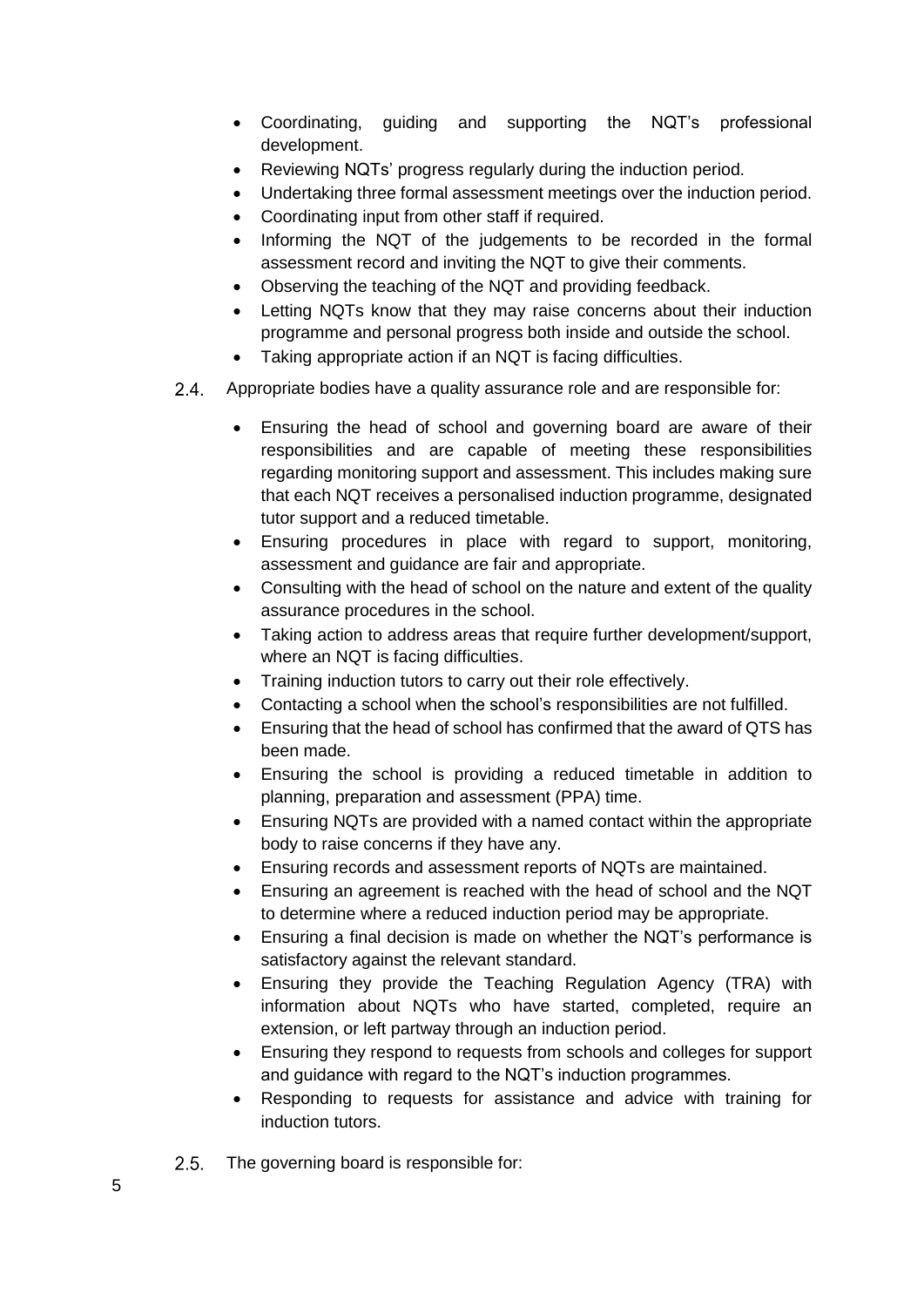- Ensuring staff and the school are compliant with this policy.
- Ensuring the school has the capacity to support the NQT.
- Ensuring the head of school is fulfilling their responsibilities.
- Investigating concerns raised by an NQT as part of the school's Complaints Procedures Policy.
- Asking for advice from the appropriate body on the school's induction procedures and the responsibilities of staff involved in the process.
- Requesting general reports from the induction tutors on the progress of an NQT.

#### <span id="page-6-0"></span>**3. Statutory induction**

- 3.1. The statutory induction of an NQT is the bridge between Initial Teacher Training (ITT) and a career in teaching. The school will support the NQT in demonstrating that their performance against relevant standards is satisfactory and equip them with the tools to be a successful teacher.
- $3.2.$ The [Teachers'](https://www.gov.uk/government/publications/teachers-standards) Standards will be used to assess an NQT's performance at the end of their induction period.
- $3.3.$ The school will consider the standards against what can reasonably be expected of an NQT.
- All judgements will reflect the expectation that the NQT has effectively  $3.4.$ consolidated their ITT and demonstrated their ability to meet the relevant standards consistently over a sustained period.
	- A qualified teacher will not be employed as a teacher by the school unless they have satisfactorily completed their induction period, or if they meet any of the exemptions listed in Annex A.
- Before an NQT undertakes an induction, they must have QTS status.
- Teachers who completed their ITT between 1 May 2000 and 30 April 2001 are also required to pass the numeracy skills test before completing an induction.
- $3.7.$ Short-term supply teaching of less than one term will not count towards an NQT's induction as the time frame is too short to enable them to demonstrate performance against relevant standards.
- $3.8.$ If a supply term is extended, the school will not backdate the induction, but will begin the induction upon extension.
- NQTs serving induction on a part-time basis are required to serve the full-time equivalent of one full academic year.

#### <span id="page-6-1"></span>**4. Suitable posts**

 $4.1.$ The head of school and executive head will determine the suitability of posts for induction, guided by the following considerations. The post will: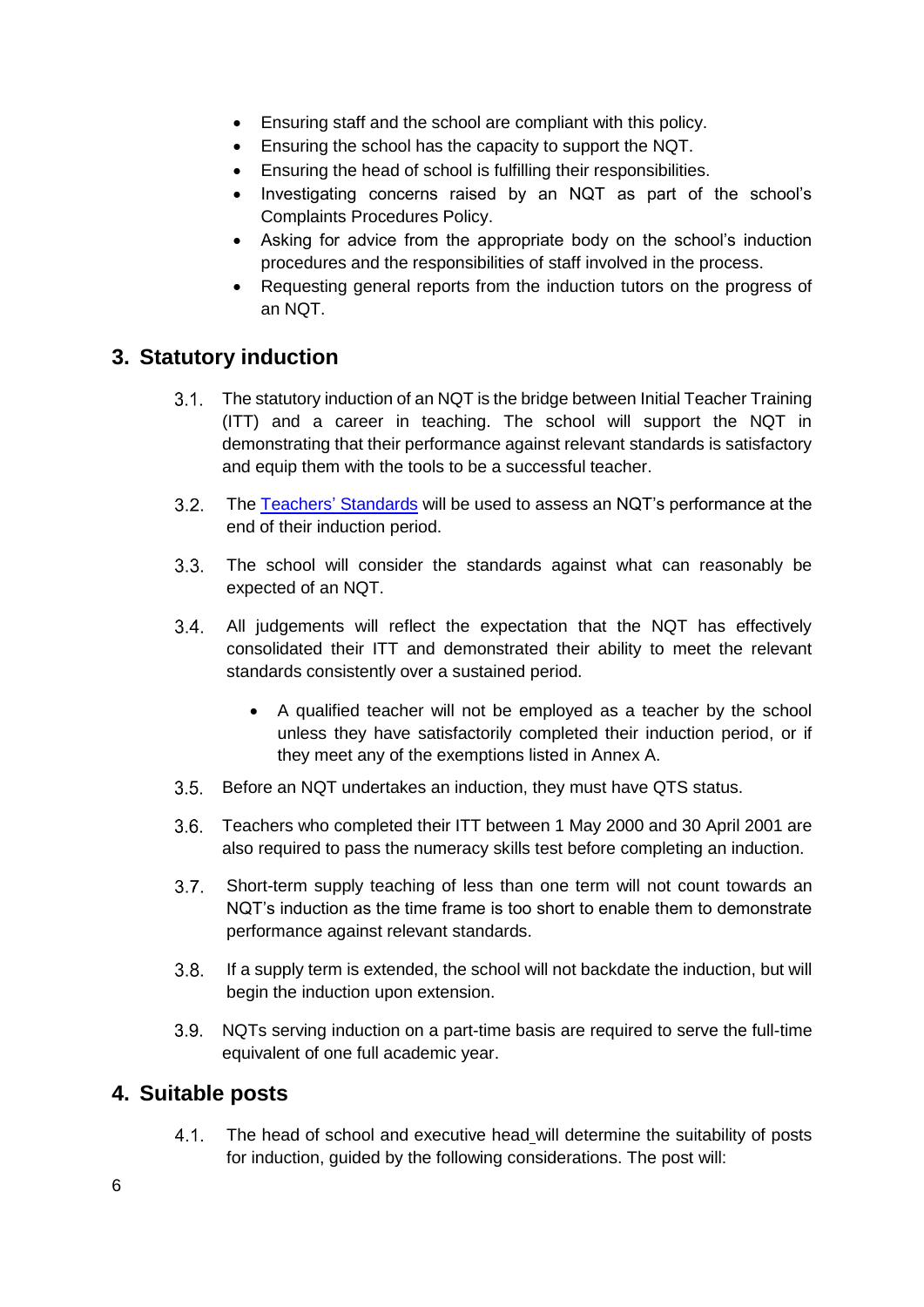- Have an appropriate body to hold the NQT's performance to the relevant standards and quality-assure the process.
- Provide the NQT with the tasks, experience and support needed.
- Ensure the appointment of an induction tutor with QTS.
- Provide the NQT with a reduced timetable to enable them to undertake learning activities (no more than 90 percent of the timetable of the school's existing teachers on the main pay range, in addition to the timetable reduction in respect of PPA time).
- Not make unreasonable demands upon the NQT.
- Not present, on a day-to-day basis, the NQT with unreasonably demanding discipline problems.
- Involve the NQT regularly teaching the same class(es).
- Involve planning, teaching and assessment processes similar to those in which other teachers working in similar posts are engaged.
- Not involve non-teaching responsibilities without the provision of appropriate preparation and support.
- $4.2.$ The governing board will be satisfied that the school has the capacity to support the NQT in the role and that the head of school is fulfilling their responsibilities.
- $4.3.$ Once an NQT has been appointed to a suitable post, the head of school will notify the TRA in advance of the NQT taking up the post.
- $4.4.$ Upon registration, the NQT will be provided with a named contact to which they may raise any concerns about the induction programme.

#### <span id="page-7-0"></span>**5. Monitoring, support and assessment**

- A suitable monitoring and support programme will be put in place for the NQT, personalised to meet their CPD needs.
- NQTs will be provided with an induction tutor who will provide day-to-day monitoring and support, and coordination of assessment.
- Opportunities will be created for NQTs to gain experience and expertise in selfevaluation.
- The criteria used for formal assessments will be shared between the NQT and the head of school and agreed in advance.
- Formative assessment (e.g. lesson observation, target setting, pupil progress)  $5.5.$ and summative assessment (termly induction reports) will be used when assessing NQTs.
- 5.6. Half-termly observations of NQTs lessons will be conducted, alongside a follow-up discussion with their induction tutor.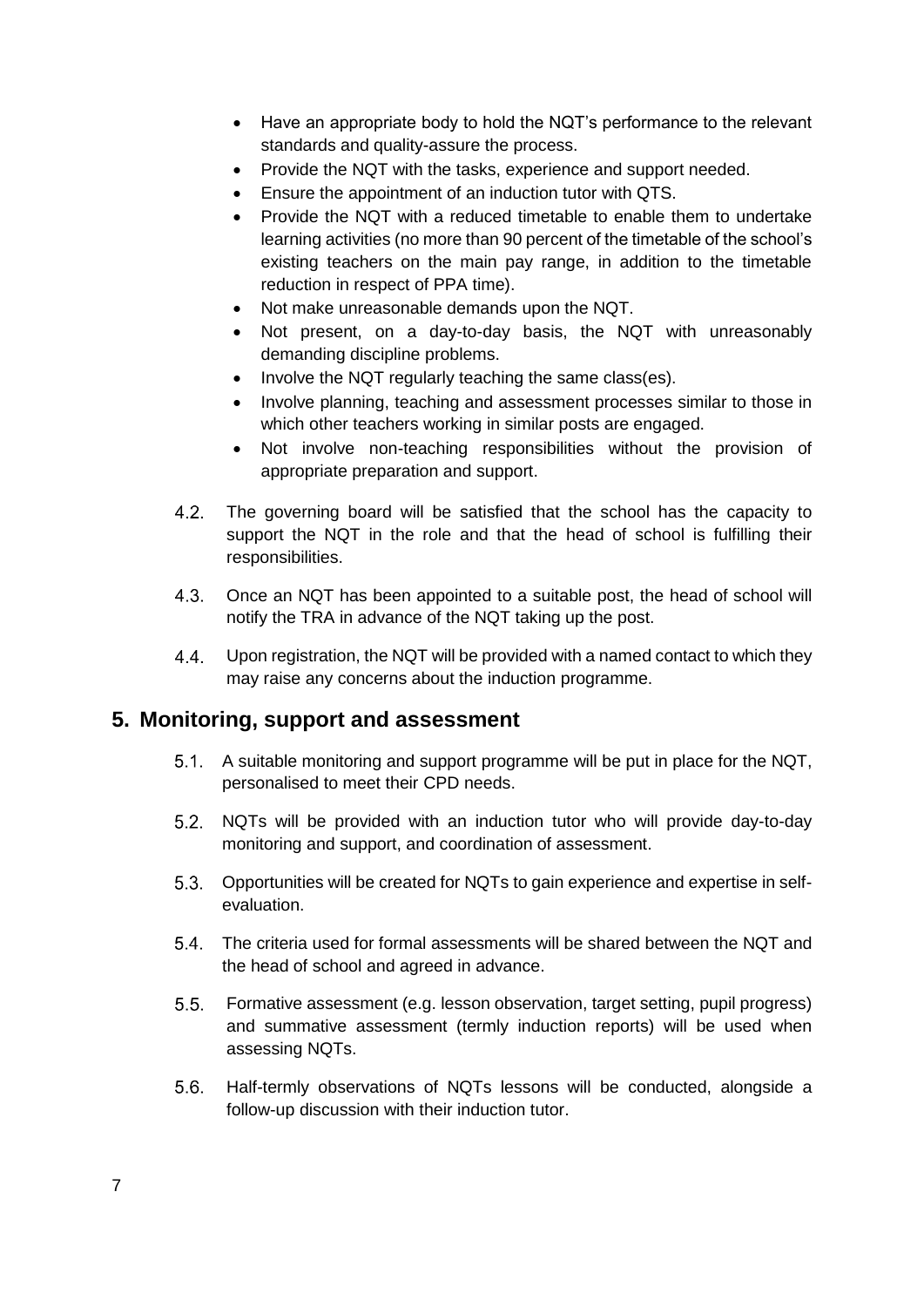- $5.7.$ All NQTs will be provided with the opportunity to undertake regular observations of experienced teachers.
- $5.8.$ All teachers who have a part in the NQT's development will be responsible for assessing the NQT, so to gain a reliable overall view.
- $5.9.$ Termly assessment reports will give details of:
	- Areas of strength.
	- Areas requiring development.
	- Evidence used to inform judgement.
	- Targets for coming term (i.e. 'smart' targets).
	- Support to be provided by the school.

#### <span id="page-8-0"></span>**6. Completing the induction period**

- $6.1.$ NQTs will have completed their induction period when they have served:
	- The full-time equivalent of the standard school year (usually three terms); or
	- A reduced period as agreed with the head of school and the TRA, based on previous teaching experience; or
	- An extended period as a result of absences occurring during the period; or
	- An extension following a decision by the appropriate body or the appeals body.
- $6.2.$ The appropriate body will make the final decision as to whether or not an NQTs' performance against the relevant standards has been satisfactory, taking into account the recommendations of the head of school.
- $6.3.$ The appropriate body will make a decision within 20 working days of receiving the head of school's recommendation. They will then send written notification within three working days of reaching the decision to the NQT and the head of school.
- If the decision is taken to extend the period of induction, the NQT will be  $6.4.$ informed of their right to appeal against this decision and provided with the name and address of the TRA. Any appeal will be notified within 20 working days or the appeal will be deemed to have expired.
- $6.5.$ Failure to complete the induction period will mean an NQT is no longer eligible to be employed as a teacher in a maintained school.
- $6.6.$ Where an NQT fails induction and gives notice that they do not intend to exercise their right to appeal, or when the time limit for an appeal expires, the school will dismiss the NQT within 10 working days.
- $6.7.$ If the appeal is heard but not upheld, the school will dismiss the NQT within 10 days of receiving the outcome of the hearing.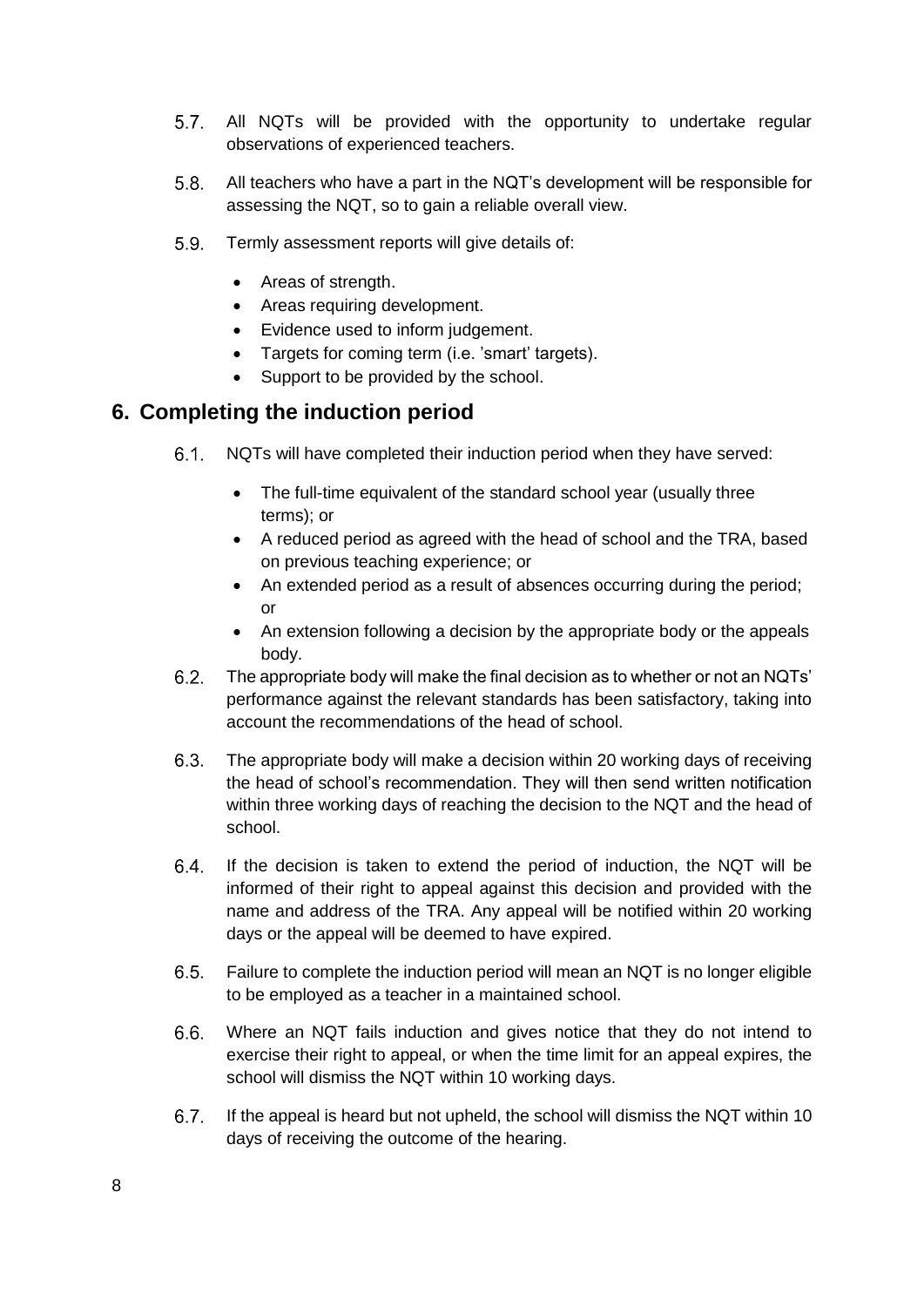$6.8.$ The NQT's name will then be held on the list of persons who have failed to satisfactorily complete an induction period by the TRA.

#### <span id="page-9-0"></span>**7. Record keeping**

- $7.1$ Records will be kept in accordance with the Trust's Data Protection Policy.
- $7.2.$ Assessment forms will be signed by the head of school and submitted to the appropriate body in a timely manner.
- $7.3.$ Assessment forms will be completed at the end of each formal assessment period, stating the date an NQT's employment began, how much of the period has been completed, and any changes in work patterns and absences.
- $7.4.$ The TRA keeps records of all submitted appeals and will be contacted as needed.
- $7.5.$ Assessment reports will be retained for six years, as recommended by the DfE.
- $7.6.$ NQTs will be advised by the school to retain their original copies of assessment reports.

#### <span id="page-9-1"></span>**8. Confidentiality**

- $8.1.$ The induction process and assessments will be not be shared with others involved in the process and will be treated as confidential.
- $8.2.$ All NQTs will be made aware of who has been granted access to their assessments.
- $8.3.$ The governing board are allowed to request termly general reports on the progress of an NQT but cannot automatically have access to this information. The only exception to this is when an NQT has a concern about an assessment, which would require the governing board to access the assessment forms to review the situation.

#### <span id="page-9-2"></span>**9. Special circumstances**

- $9.1.$ To recognise the experience of teachers who already have significant teaching experience, appropriate bodies have discretion to reduce the length of the induction period to a minimum of one term; however, the NQT can still serve a full induction if they wish.
- $9.2.$ The appropriate body also has discretion to reduce the prescribed induction period by up to 29 days where this is less than a full year and to account for ad hoc absences.
- $9.3.$ If an NQT is absent for a total of 30 days or more, the induction period will be extended by the aggregate of total days absent.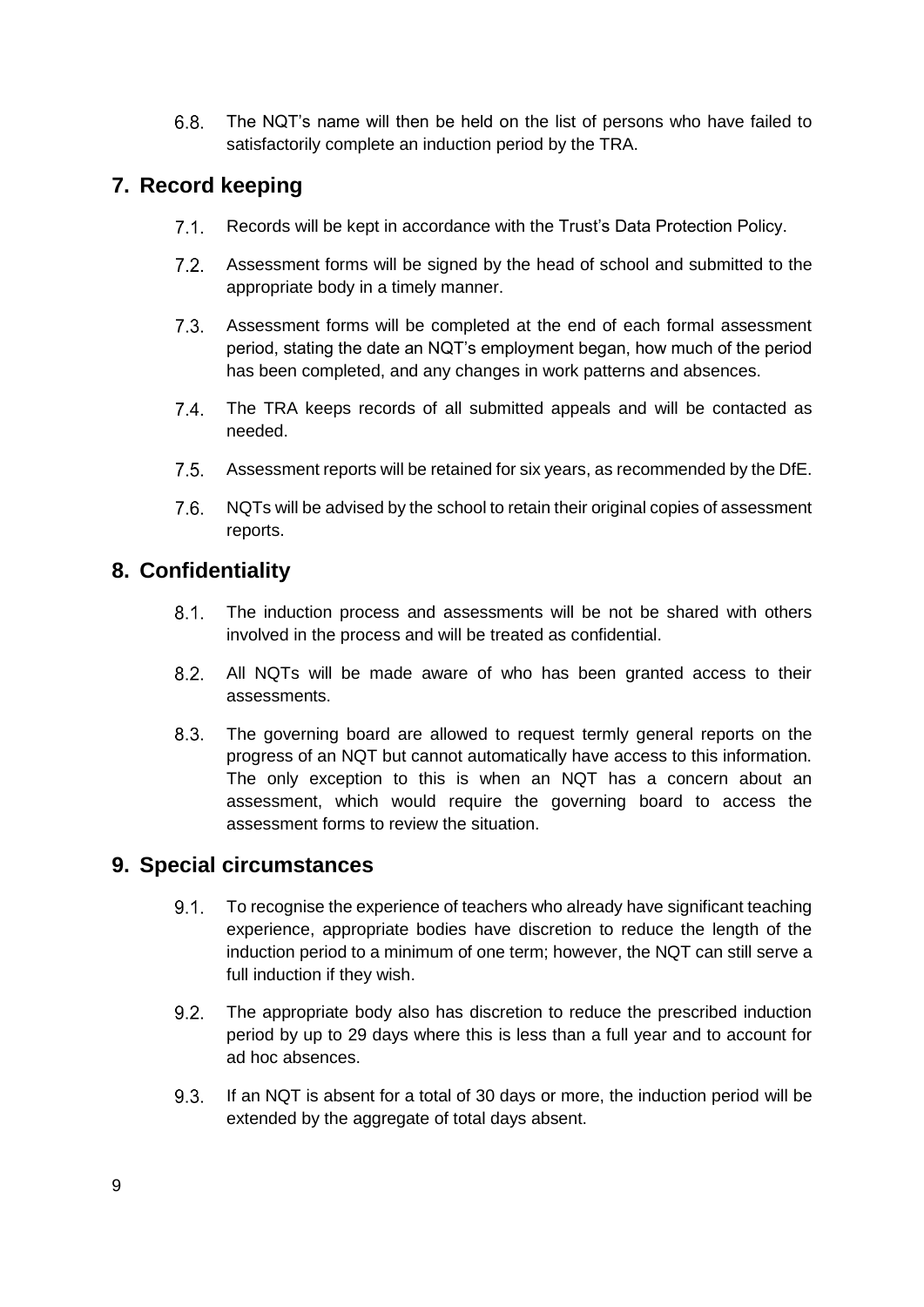- $9.4.$ NQTs who take statutory maternity leave on their induction period may decide whether their induction should be extended accordingly to meet this purpose. Any outstanding assessments will not be made until the NQT returns to work and has had the opportunity to decide whether to extend induction.
- $9.5.$ If an NQT chooses not to extend the induction period, their performance will still be assessed against the relevant standards.
- $9.6.$ The appropriate body has the option to extend the period after induction has been completed where it would be unreasonable to expect the NQT to have demonstrated satisfactory performance.
- $9.7$ These may include: illness, personal crisis, disability, a lack of support during induction etc.
- $9.8.$ If an NQT leaves the school before completing their extension, an interim assessment form will be completed by the head of school and the appropriate body notified.
- $9.9.$ In circumstances where an NQT may be unable to, or chooses not to, complete their extension period in the same school, the minimum period of employment will still be served as the NQT will be working in a new school.
- 9.10. In circumstances where records have been lost due to an error or a data loss which is through no fault of the concerned teacher, the appropriate body has the discretion to decide if the NQT can be exempt from induction.
- 9.11. The appropriate body will ensure that every avenue has been explored to recover the missing data or identify an audit trail before making such a decision.
- 9.12. In reaching its decision, the appropriate body will consider the strength of evidence that an error has occurred or that records are missing or lost.
- The appropriate body will also account for any evidence that the teacher has demonstrated they have performed satisfactorily against the relevant standards on the basis of evidence from the teacher's pervious performance management reviews, and where appropriate, the most recent performance management review statements.
- 9.14. For NQTs completing induction in more than one school simultaneously:
	- The separate contracts are added together to calculate the number of days of the induction period; each contract must meet the minimum period criteria.
	- One headteacher acts as the lead and will fulfil duties and responsibilities as outlined in this policy.
	- One appropriate body will also take the lead in making the decision and is also responsible for gathering evidence from other appropriate bodies who are involved in the process.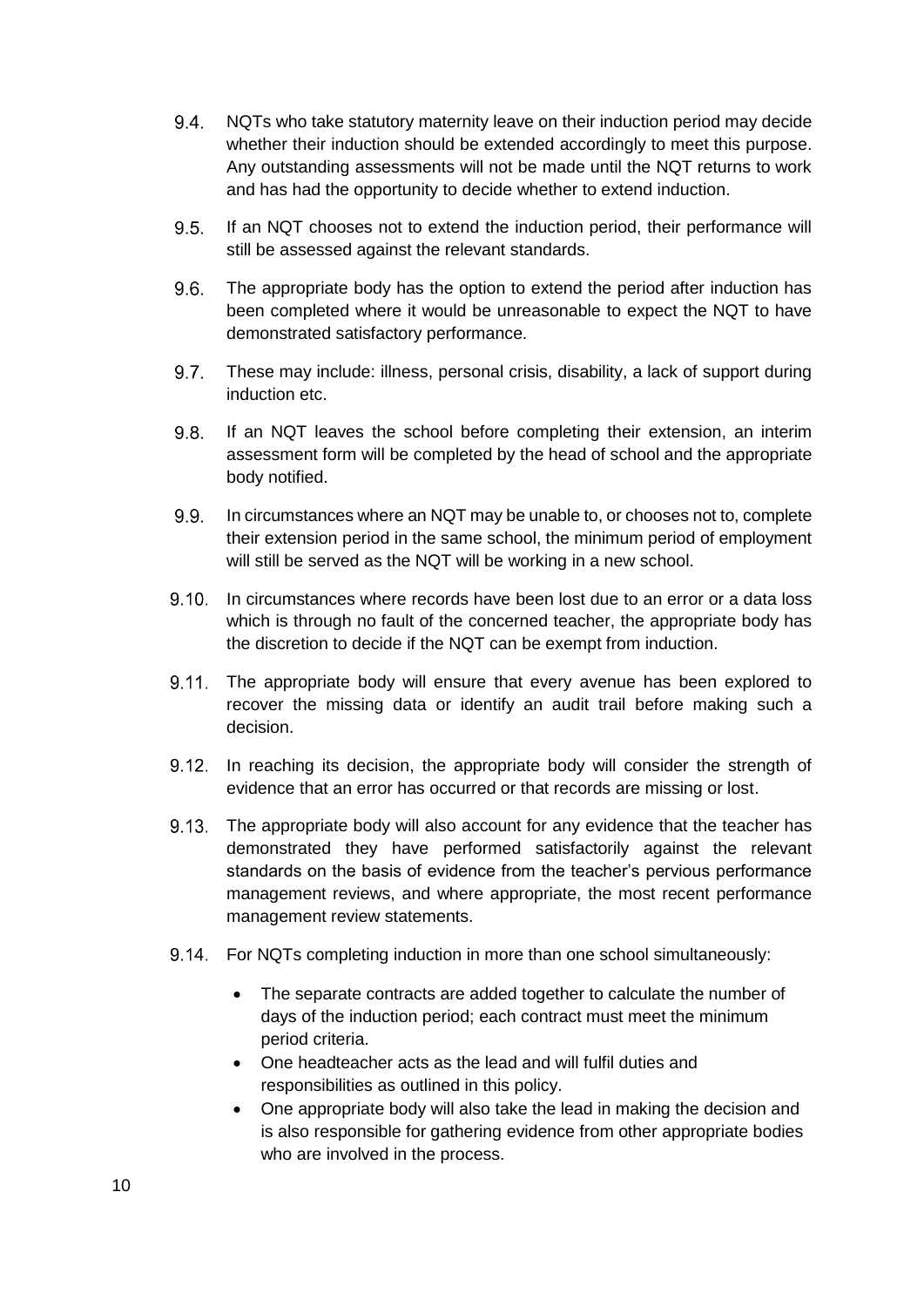#### <span id="page-11-0"></span>**10. Unsatisfactory progress and appeals**

- Additional monitoring and support measures will be put in place when an NQT is not making satisfactory progress, such as holding meetings between the NQT and the head of school, organising refresher training and providing more guided supervision. The appropriate body and the head of school will be satisfied that:
	- Areas of improvement have been correctly identified.
	- Appropriate objectives have been set to guide the NQT to perform against the relevant standards.
	- An effective support program is in place to help the NQT improve performance.
- 10.2. When there are still concerns about the NQT's progress following intervention, the head of school will explain to the NQT the consequences of failure to complete the induction period satisfactorily, and also discuss the following with them:
	- The identified weaknesses
	- The agreed objectives set in order to have them satisfactorily complete the induction to the required standards
	- Details of additional support put in place
	- Evidence used to inform the judgement
	- Details of the improvement plan for the next assessment period
- 10.3. If there are serious capability issues, capability procedures may be instigated before the end of the induction, which may lead to dismissal. This does not prevent them from completing their induction at another school.
- If the NQT has had their induction extended or has failed it, the appropriate body will inform the NQT of their right to appeal and the time limit for doing so.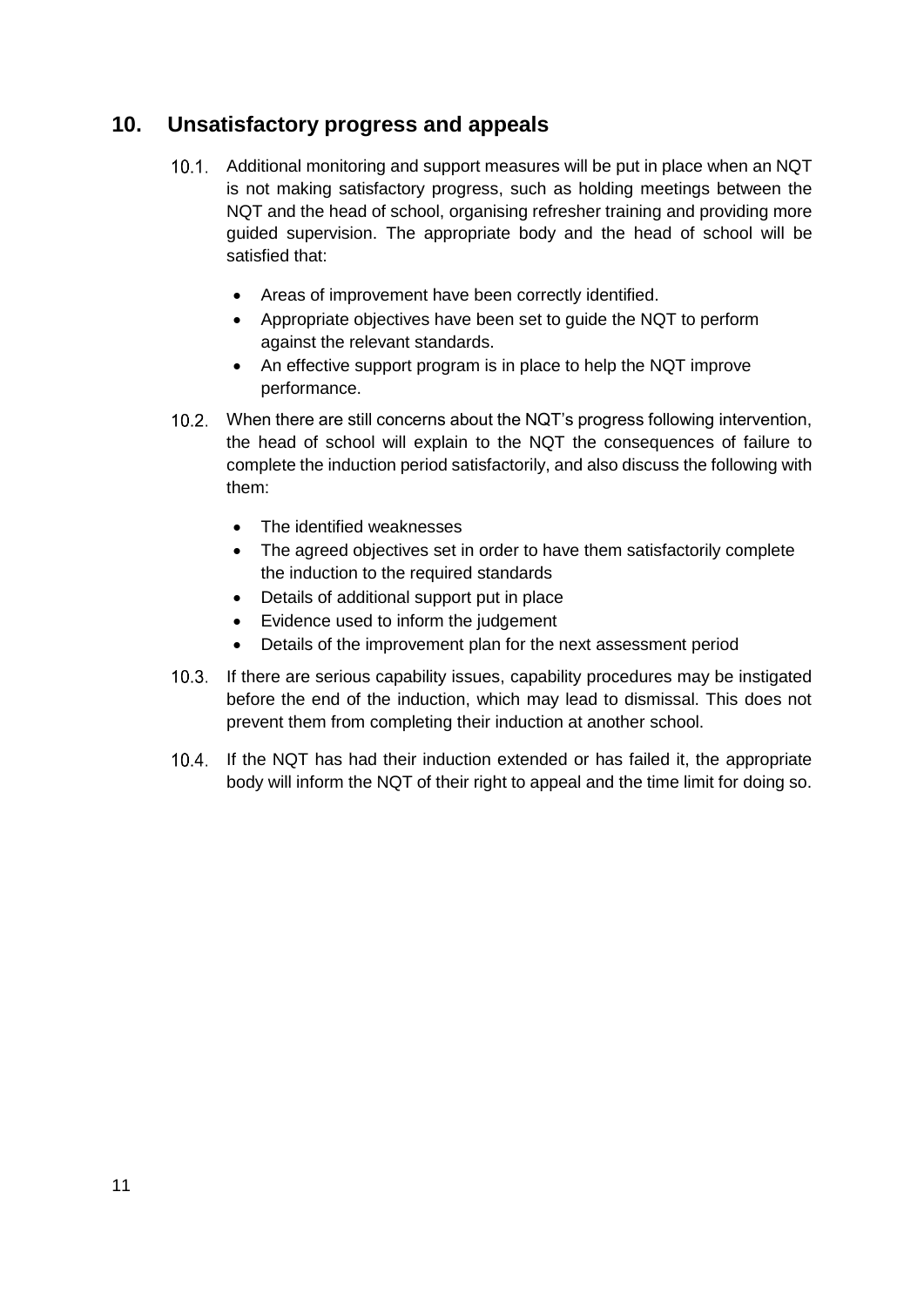### **NQT Inductions During the Coronavirus (COVID-19) Pandemic**

#### **1. Legal Framework**

1.1. This policy has due regard to the DfE 2020 guidance 'Induction for newly qualified teachers during the coronavirus outbreak'.

#### **2. NQT Support**

- 2.1. The school understands that NQTs may feel disadvantaged conducting their induction period during the pandemic; however, the school aims to provide robust support to ensure that NQTs are fully equipped to become good teachers and pass their inductions.
- 2.2. The school will ensure that regular feedback is provided to NQTs by their induction tutor.
- 2.3. The NQTs induction tutor will partake in weekly meetings with the NQT to ensure that they feel supported throughout their induction period.

#### **3. Coronavirus-related absences**

- 3.1. The school aims to ensure that, where possible, NQTs can continue to complete their inductions as usual, although we are aware that the coronavirus pandemic may have an impact on absences in the 2020/2021 school year.
- 3.2. NQTs absent for coronavirus-related reasons will not have their induction period automatically extended.
- 3.3. Absences for coronavirus-related reasons will also not count towards the 30 days of absences that automatically extend induction by the aggregate number of days absent.
- 3.4. Absences totalling 30 days of more that are not related to coronavirus will continue to extend the induction period.

#### **4. Completion of the induction period**

- 4.1. As normal, the Head of School and local governing body will decide whether an NQT has met the Teachers' Standards based on their performance throughout the induction.
- 4.2. This decision will be made at the end of the induction period regardless of possible absence due to coronavirus – this will normally be the end of the academic year.
- 4.3. In line with the main body of this policy, the Teaching Regulation Agency will be notified of the outcome of the induction.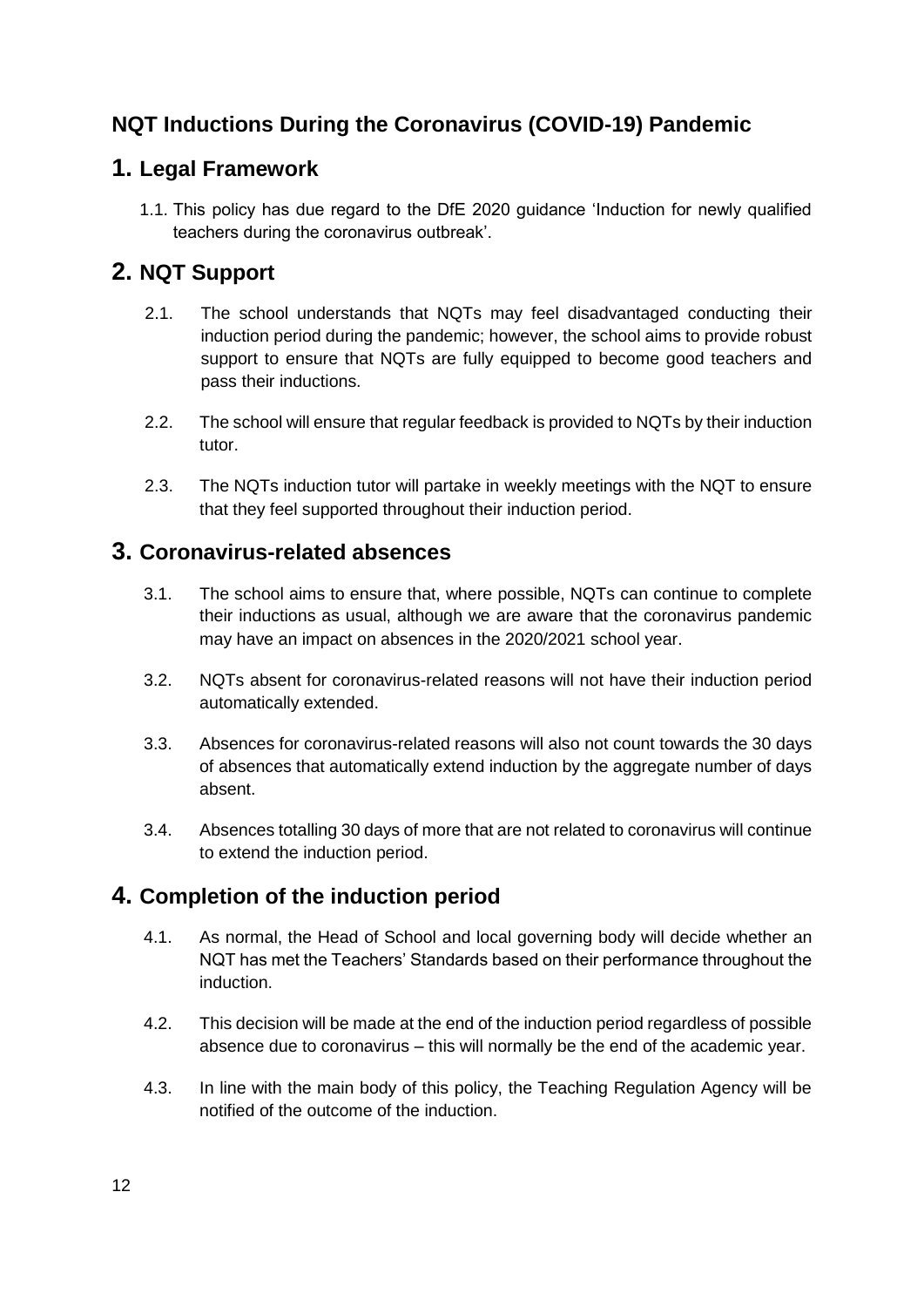4.4. If, at the conclusion of their induction period, an NQT who has been absent for coronavirus-related reasons during their induction has not met the standards, the school will consider on a case-by-case basis whether to recommend an extension to allow the NQT further time and opportunity to demonstrate their ability to meet the standards.

#### **5. Assessment**

- 5.1. The school will continue to assess NQTs throughout the induction in line with the main body of this policy.
- 5.2. The final assessment meeting will continue to be held at the end of the induction period in line with coronavirus measures.
- 5.3. Any decisions based on assessments conducted throughout and at the conclusion of the induction period will:
	- Consider the NQT's work context.
	- Consider, where appropriate, previous assessment records, discussions with the induction tutors and non-routine teaching practice during the coronavirus disruption.
	- Be made on the basis of what can reasonably be expected of an NQT by the end of their induction period within the framework set out by the standards and taking the impact of the pandemic into account.

#### **6. Monitoring and review**

This appendix will be reviewed by the Head of School in line with updates to government guidance on induction periods for NQTs during the coronavirus pandemic.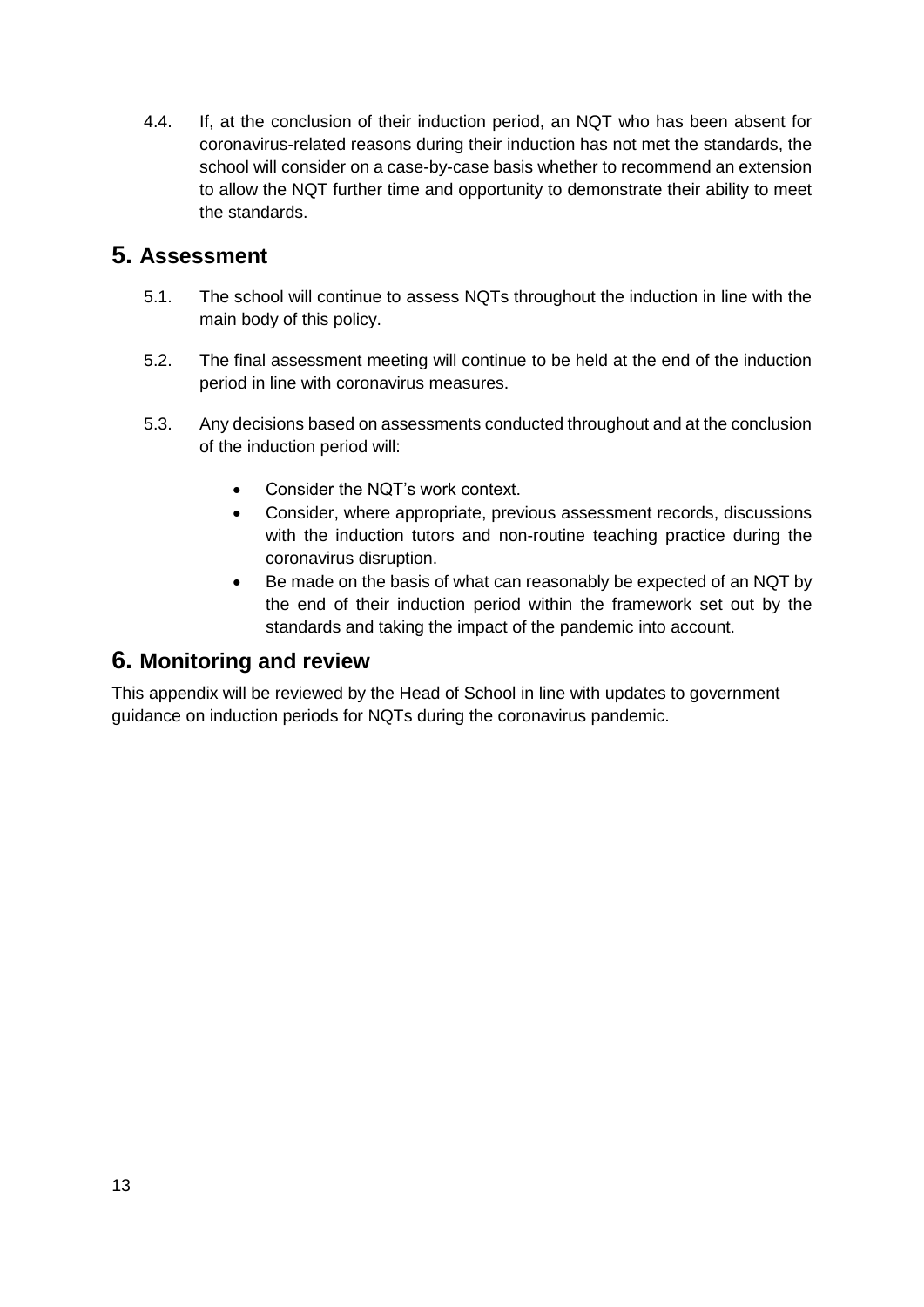## <span id="page-14-0"></span>**Exemptions**

The following lists where a qualified teacher may be employed by the school without having satisfactorily completed an induction period:

| <b>Exemption</b>                                                                                                        | <b>Explanation</b>                                                                                                                                                                                                                                                                      |
|-------------------------------------------------------------------------------------------------------------------------|-----------------------------------------------------------------------------------------------------------------------------------------------------------------------------------------------------------------------------------------------------------------------------------------|
| A person who was already a qualified teacher<br>on 7 May 1999.                                                          | A teacher who gained QTS on or before<br>7 May 1999 (even if they did not take up their<br>first post until after September 1999).                                                                                                                                                      |
| A person currently undertaking a period of<br>induction.                                                                | A teacher who is serving his or her induction<br>period in a permitted setting, including periods<br>which have been extended (including those<br>who have completed an induction period in<br>England or Wales and are awaiting the<br>decision of the appropriate body).              |
| A person waiting for the outcome of an appeal<br>having not performed satisfactorily against the<br>relevant standards. | A teacher who is waiting for the outcome of an<br>appeal against a decision that they have failed<br>to perform satisfactorily against the relevant<br>standards.                                                                                                                       |
| A person employed on a short-term supply<br>basis, without undertaking induction.                                       | A teacher who is employed as a short-term<br>supply teacher (working periods of less than<br>one term). This can only be done for five years<br>after the date of award of QTS.                                                                                                         |
| A person employed part-time as a supply<br>teacher whilst also undertaking induction.                                   | A teacher who is employed as a short- term<br>supply teacher on a part-time basis but who is<br>concurrently serving induction. Please note<br>that the five-year limit (see above) does not<br>apply to teachers in this situation.                                                    |
| A person who has satisfactorily completed<br>induction, probation, or the equivalent in<br>certain other countries.     | The countries are Wales, Scotland, Northern<br>Ireland, Gibraltar, Jersey, Guernsey, Isle of<br>Man, and Ministry of Defence (MoD) Schools<br>in Germany or Cyprus (these are known as<br>MoD Schools, and were formally known as<br>Service Children's Education (or SCE)<br>Schools). |
| A person who trained in England, and then<br>subsequently first worked as a teacher in<br>Wales (before 2003).          | A teacher who gained QTS in England on or<br>after 7 May 1999 but before 1<br>April 2003, and who, subsequently, took up<br>their first post in Wales and who has served at<br>least two terms towards their induction.                                                                 |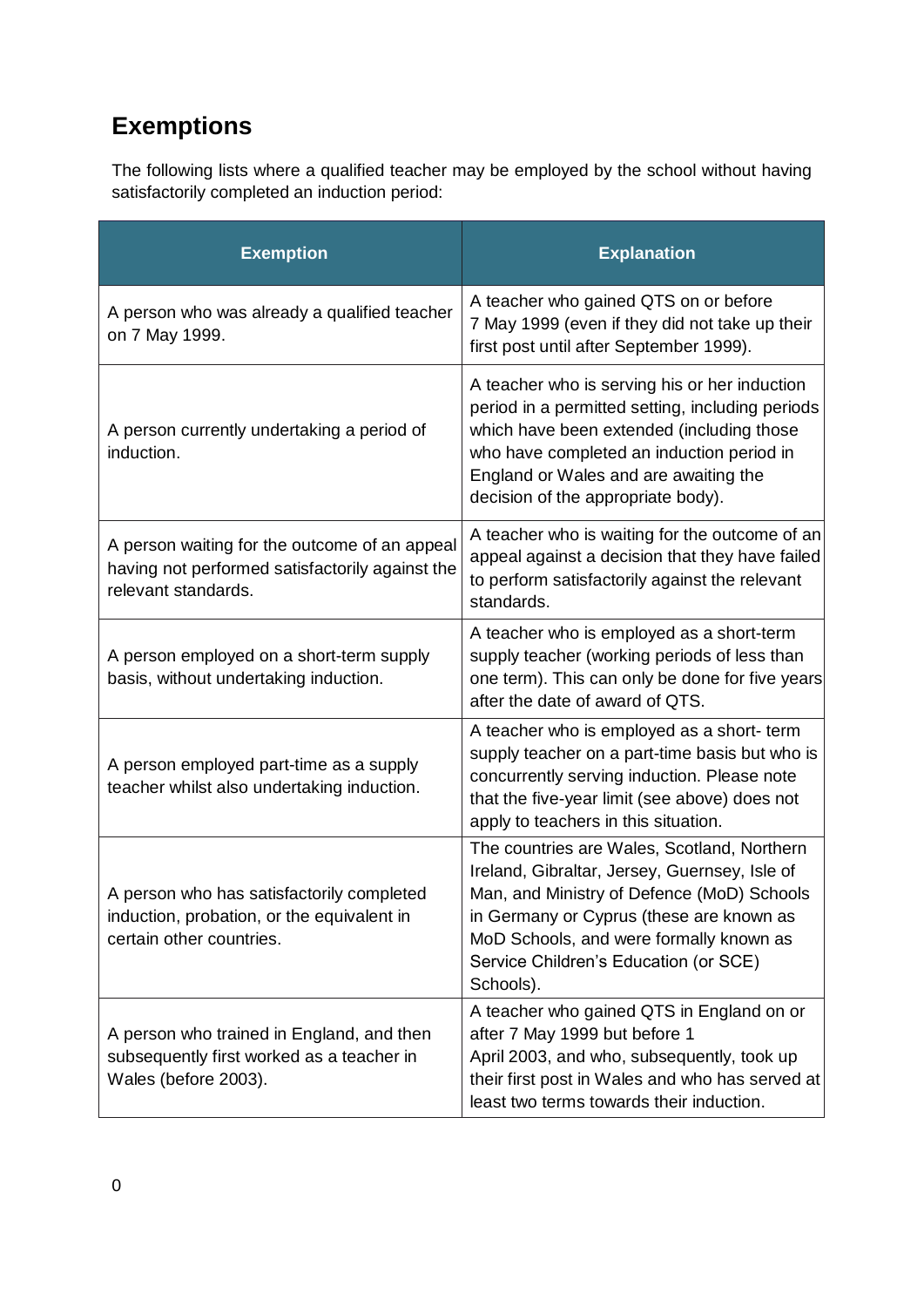| <b>Exemption</b>                                                                                                                                                                                                                       | <b>Explanation</b>                                                                                                                                                                                                                                                                                                                                                                                                                                                                                                                                       |
|----------------------------------------------------------------------------------------------------------------------------------------------------------------------------------------------------------------------------------------|----------------------------------------------------------------------------------------------------------------------------------------------------------------------------------------------------------------------------------------------------------------------------------------------------------------------------------------------------------------------------------------------------------------------------------------------------------------------------------------------------------------------------------------------------------|
| A person from the European Economic Area<br>(EEA) (who falls within Part 2 and Chapters 1,<br>2 and 4 of Part 3 of the European<br>Communities (Recognition of Professional<br>Qualifications) Regulations 2007(b)).                   | A teacher from the EEA who has applied<br>successfully to the TRA, for QTS, or a teacher<br>from the EEA who has declared successfully<br>to the TRA, to work in England on a temporary<br>basis or teachers who have been granted<br>partial access to the teaching profession in<br>accordance with Part 1 of the European Union<br>(Recognition of Professional Qualifications)<br>Regulations 2015, namely SEND teachers<br>who are qualified only to teach pupils in SEND<br>specialist schools and specialist units within<br>mainstream settings. |
| A person who became a qualified teacher by<br>virtue of regulation 5 of, and paragraph 12 of<br>Schedule 2 to, the 2003 Qualification<br>Regulations, i.e. certain teachers who gained<br>QTS whilst working in an independent school. | A teacher who has been judged by the<br>TRA, as meeting the specified QTS standards,<br>whilst working in an independent school,<br>where the NQT must have:<br>Been employed by an independent school<br>$\bullet$<br>before 1989; and<br>Gained a specified qualification before<br>$\bullet$<br>1974 or 1989 (dependent upon the type of<br>qualification); and<br>Been employed in an independent school<br>٠<br>at the time of recommendation, and the<br>recommendation must have taken place<br>prior to September 2004.                          |
| A qualified overseas-trained teacher from<br>Australia, Canada, New Zealand,<br>or the United States of America.                                                                                                                       | Teachers who have successfully completed a<br>programme of professional<br>training for teachers in Australia, Canada, New<br>Zealand or the USA and who have<br>successfully completed or satisfied any<br>additional conditions<br>required in order to be employed as a qualified<br>teacher on a permanent basis in government-<br>funded schools in that country; and who is not<br>the subject of any decision or pending<br>proceedings that may restrict that person's<br>eligibility to teach in that country.                                  |